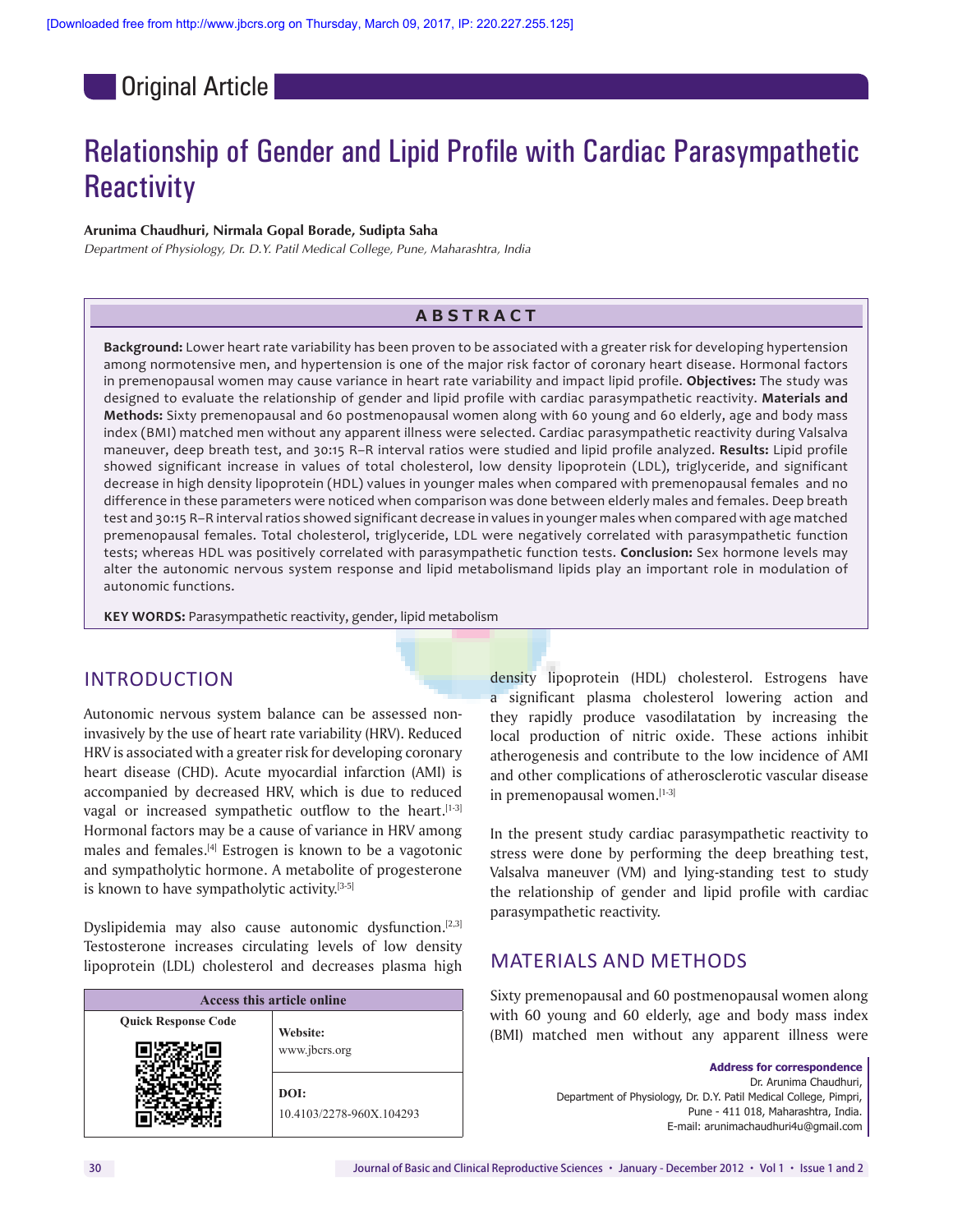selected. Informed consent was taken. Permission from the ethical committee was obtained. This cross-sectional study was conducted in an industrial urban set up in a tertiary care hospital.

#### **Inclusion criteria**

Subjects were normotensive, nonobese, without any gross systemic disease and nonsmoker, and nonalcoholic. No persons were taking any sympathetic stimulant, blocker and Parasympathomimetics or lytics. All subjects were told to abstain from caffeine-containing beverages and drugs. Premenopausal females were examined during follicular phase of menstrual cycle.

#### **Exclusion criteria**

Subjects with any systemic, metabolic, or infectious disease were excluded. Females on oral contraceptives and estrogen replacement therapy were excluded.[5] No pregnant subject was included. None of the subjects were taking any daily exercise or practicing yoga.

History was taken and general physical examinations were done. Resting pulse rate and blood pressure were recorded. Pretest instructions were given to avoid consumption of any drugs that may alter the autonomic functions. On the day of the test, no cigarette, nicotine, coffee, or drugs were permitted. All tests were performed at room temperature of 25°C between 10 am and 11 am.

Body weight and height were measured. The BMI was calculated and lipid profiles were analyzed by methods described below. Early morning venous samples were collected in plain bulbs from the subjects for analysis of lipid profile following a 12 hours overnight fasting. Samples were collected, centrifuged, and analyzed on the same day.

- i. HDL analysis: Enzymatic end point method was used. Noninsulin-dependent diabetes mellitus (ASPEN) HDL: Cholesterol test employs a specific antibody and is applied on an automated analyzer
- ii. Total cholesterol analysis: Phenol free cholesterol reagent was used
- iii. Triglyceride analysis: Dynamic extended stability with lipid clearing agent was used
- iv. LDL analysis: Enzymatic end point method was used. ASPEN LDL: Cholesterol test was employed.

#### **Cardiac parasympathetic reactivity to stress**

During postural change (30:15 R–R intervals ratios), deep breathing, VR. Apparatus: Polyrite-D, timer and modified mercurial sphygmomanometer. Polyrite is an electrical device with multi-channel physiograph. It has a built in electrocardiograph (ECG) channel for recording electrocardiogram.[6]

#### **Recording**

Lead II of the ECG was selected for recording heart rate. Tracing speed used was 30 mm/s. Heart rate was recorded in supine position by conventional method during normal quiet breathing for a period of 1 min. The ECG tracings were screened for any suspected pathological waveform configuration.

#### **Heart rate response to postural change (30:15 ratios)**

After a complete rest of 15 min the ECG recording was started. The subject was instructed to stand erect from the supine position as quickly as possible (within 3 s) with continuous ECG recording for at least 30 s. The ratio of the longest R–R around 30<sup>th</sup> beat after standing to the shortest R–R interval around 15th beat after standing were calculated for result of 30:15 ratio (normal≥1.04).

#### **Heart rate variation during deep breathing**

After a 5 min rest, the patient was instructed to take deep inspiration over 5 s and followed by expiration over next 5 s for 1 min. The difference of the heart rate between the maximum in the inspiratory cycle and the minimum in the expiratory cycles was calculated as result of the test (normal≥15). Expiration:inspiration ratio was also calculated.

#### **Procedure**

The subject was asked to breathe deeply at a rate of 6 breaths/ min, allowing 5 s each of expiration and inspiration. The maximum and minimum heart rate with each respiratory cycle and the mean variation was determined. The expiratory (E) to inspiratory (I) ratio was determined as sum of six longest R–R intervals divided by the sum of six shortest R–R intervals.

#### **Heart rate response to valsalva maneuver**

The test was done after 5 min of rest. The subject was instructed to exhale forcefully through the mouth piece of a modified mercurial sphygmomanometer and to maintain pressure in the manometer up to 40 mmHg for 15 s. ECG recording were taken during the maneuver and continued for about 30 s after the performance. The ratio of the longest R–R interval after blowing to the shortest R–R interval during blowing was calculated (normal≥1.21).

#### **Statistical analysis**

Analysis was done using SPSS version 12.0. Values were recorded as mean and standard deviation (mean (SD)). One way analysis of variance (ANOVA) and the appropriate post-hoc comparison was done to determine statistically significant differences. Pearson's correlation coefficient was calculated between the independent variable (lipid profile parameters) and the dependent variables (deep breath test, Valsalva ratio, 30:15 R–R interval ratio) to understand the effect of lipid profile on autonomic control of heart. For all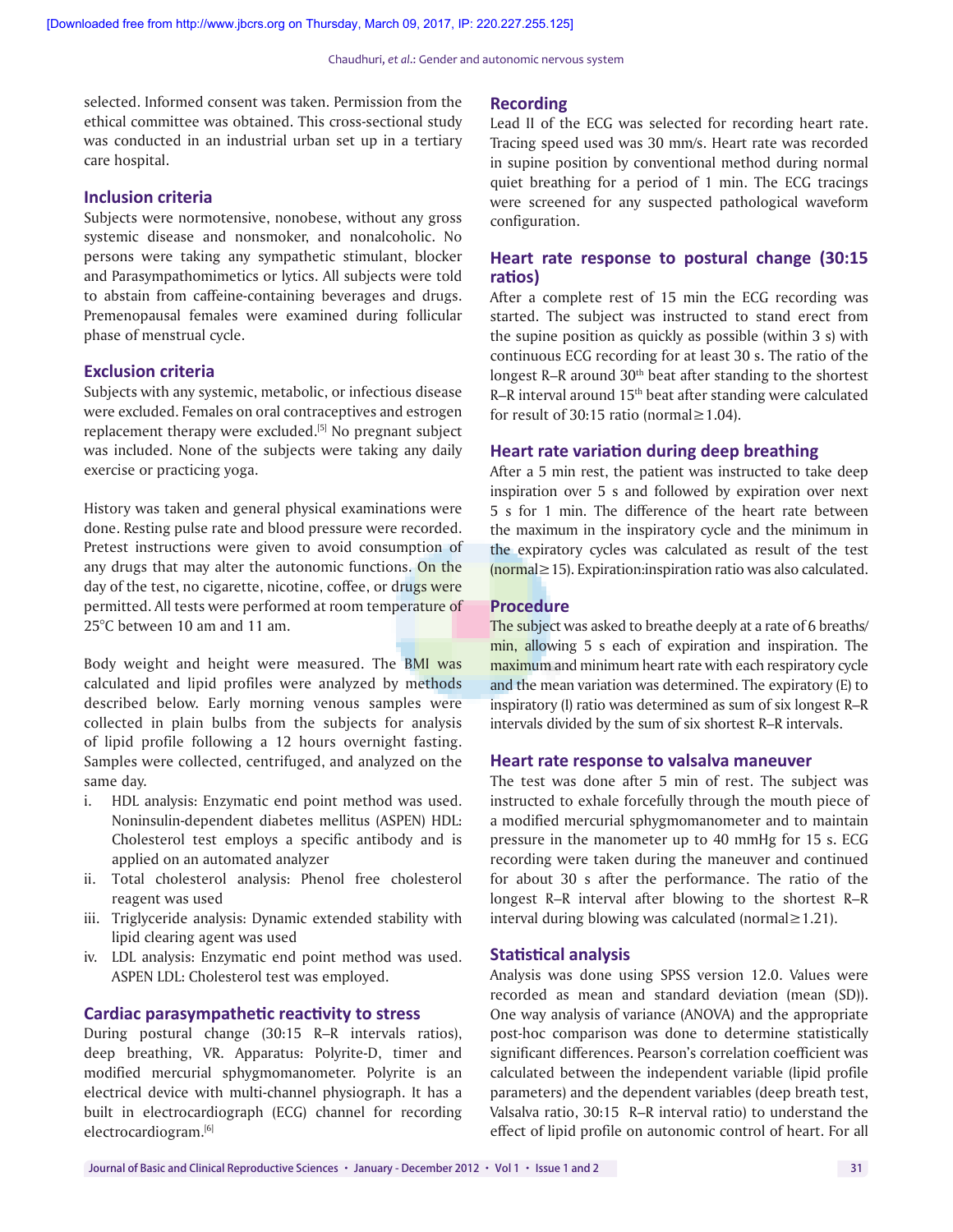analysis probability values (*P* value) <0.05\* were considered statistically significant and *P*<0.01\*\* were considered as statistically highly significant.

# RESULTS

Significant differences were observed among all parameters when ANOVA was done among the four groups [Table 1]. Lipid profile showed significant increase in values of total cholesterol, LDL, triglyceride, and significant decrease in HDL values in younger male individuals when compared with premenopausal females and this difference disappeared with age and menopause. Resting pulse rate and systolic blood pressure were significantly increased in young males as compared with young females. Cardiac parasympathetic function tests during deep breath test and 30:15 R–R interval ratios showed significant decrease in younger males when compared with premenopausal females [Table 2]. When comparison was done between elderly males and elderly females no significant differences in resting pulse rate, blood pressure, parasympathetic function tests, and lipid profile were noticed [Table 2]. Tables 3-6 show that total cholesterol, triglyceride, LDL are negatively correlated with parasympathetic function tests; whereas HDL is positively correlated with parasympathetic function tests.

## **DISCUSSION**

In the present study resting pulse rates and systolic blood pressures were significantly increased in younger males as compared with premenopausal females. Deep breath test, 30:15 R–R intervals ratio were also significantly decreased in males. In 2001, Weitz *et al*. found that the activity of sympathetic nervous system shows gender specific differences with lower sympathoneural activity to the muscle vascular bed in women, as compared with men, with this difference vanishing after menopause.<sup>[7]</sup> In 2001, Higashi *et al*. showed that both menopause and hypertension are associated with endothelial dysfunction and are risk factors for coronary heart disease.[8] Tanaka *et al*., in 2003, observed that baroreceptor control of heart rate is altered during the regular menstrual cycle, and estradiol appears to exert cardiovagal modulation in healthy women.[5] Liu *et al*., in 2003, showed that women who were premenopausal had higher vagal but lower sympathetic modulations of HR than the age-matched men did, whereas these genderrelated autonomic differences disappeared in the elderly. [3] In 2009, Shailaja *et al*. concluded that both aging and declined estrogen levels are associated with the autonomic alterations seen among postmenopausal women.<sup>[9]</sup>

Lower HRV was proven to be associated with a greater risk

| Table 1: Average values and differences among all parameters when ANOVA was done among the four groups |                                 |                    |                        |                      |                 |
|--------------------------------------------------------------------------------------------------------|---------------------------------|--------------------|------------------------|----------------------|-----------------|
| Name of parameters                                                                                     | Different gender and age groups |                    |                        |                      |                 |
|                                                                                                        | <b>Young females</b>            | <b>Young males</b> | <b>Elderly females</b> | <b>Elderly males</b> | P value         |
| Age (years)                                                                                            | 38.1(2.5)                       | 38.2(2.5)          | 53.6(8.7)              | 53.6(8.5)            | $\leq 0.001$ ** |
| BMI $(kg/m2)$                                                                                          | 20.8(2.2)                       | 20.9(2.3)          | 22.8(4.2)              | 22.9(3.546)          | $0.021*$        |
| Pulse rate (beats/min)                                                                                 | 74.1(5.3)                       | 77.7(5.9)          | 80.3(5.9)              | 80.9(5.6)            | $0.001**$       |
| Systolic BP (mm of Hg)                                                                                 | 123(4.9)                        | 126.1(6.4)         | 127.4(16.6)            | 127.4 (15.9)         | $0.006**$       |
| Diastolic BP (mm of Hg)                                                                                | 79.9(5.7)                       | 81.1(6.0)          | 77.2(8.9)              | 77.9(8.8)            | $0.012**$       |
| Valsalva ratio                                                                                         | 1.4(0.1)                        | 1.4(0.1)           | 1.2(0.1)               | 1.2(0.1)             | $\leq 0.001$ ** |
| Deep breath test (beats/min)                                                                           | 29.6(4.1)                       | 25.3(4.5)          | 13(8.6)                | 12(4.8)              | $< 0.001$ **    |
| Expiration: Inspiration ratio                                                                          | 1.44(0.1)                       | 1.3(0.1)           | 1.2(0.1)               | 1.2(0.18)            | $50.001**$      |
| 30:15 R-R ratio                                                                                        | 1.14(0.06)                      | 1.11(0.03)         | 1.1(0.9)               | 1.1(0.64)            | $< 0.001$ **    |
| Cholesterol (mg/dl)                                                                                    | 142.67 (19.01)                  | 153.3(21.29)       | 184(24)                | 174(24.7)            | $0.001**$       |
| Triglyceride (mg/dl)                                                                                   | 106.7(12.4)                     | 112.3(11.8)        | 119.13 (30.91)         | 120.73 (37.56)       | $0.015*$        |
| $HDL$ (mg/dl)                                                                                          | 52(4.2)                         | 45.6(6.1)          | 49.37 (8.64)           | 49.47 (6.37)         | $0.036*$        |
| LDL (mg/dl)                                                                                            | 68.43(8.75)                     | 72.6(9.7)          | 106.03 (28.37)         | 110.63(28.5)         | $0.001**$       |

*P*<0.05\* (significant); *P*<0.01\*\* (highly significant)

| Table 2: Multiple comparison (post-hoc) |                    |                          |                        |                          |                            |                          |
|-----------------------------------------|--------------------|--------------------------|------------------------|--------------------------|----------------------------|--------------------------|
| <b>Variables</b>                        | Young females Vs.  | <b>Elderly males Vs.</b> | Young females Vs.      | <b>Elderly males Vs.</b> | <b>Elderly females Vs.</b> | <b>Elderly males Vs.</b> |
|                                         | <b>Young males</b> | <b>Elderly females</b>   | <b>Elderly females</b> | <b>Young males</b>       | <b>Young males</b>         | <b>Young females</b>     |
| Age (years)                             | 0.970              | 0.840                    | < 0.001                | < 0.001                  | < 0.001                    | < 0.001                  |
| BMI $(kg/m2)$                           | 0.740              | 0.880                    | 0.006                  | < 0.001                  | < 0.001                    | < 0.001                  |
| Pulse (beats/min)                       | 0.008              | 0.585                    | < 0.001                | < 0.001                  | < 0.001                    | < 0.001                  |
| Systolic BP (mm of Hg)                  | 0.004              | 0.973                    | 0.047                  | 0.004                    | 0.005                      | 0.004                    |
| Diastolic BP (mm of Hg)                 | 0.623              | 0.973                    | 0.012                  | 0.025                    | 0.125                      | 0.012                    |
| Valsalva ratio                          | 0.369              | 0.370                    | < 0.001                | < 0.001                  | < 0.001                    | < 0.001                  |
| Deep breath test (beats/min)            | < 0.001            | 0.084                    | < 0.001                | < 0.001                  | < 0.001                    | < 0.001                  |
| Expiration: Inspiration                 | < 0.001            | 0.229                    | < 0.001                | < 0.001                  | < 0.001                    | < 0.001                  |
| 30:15 R-R ratio                         | 0.002              | 0.254                    | < 0.001                | < 0.001                  | < 0.001                    | < 0.001                  |
| Cholesterol                             | < 0.001            | 0.070                    | < 0.001                | < 0.001                  | < 0.001                    | < 0.001                  |
| TG                                      | 0.008              | 0.420                    | 0.003                  | 0.003                    | 0.003                      | 0.003                    |
| <b>HDL</b>                              | < 0.001            | 0.480                    | 0.013                  | 0.013                    | 0.013                      | 0.013                    |
| <b>LDL</b>                              | 0.017              | 0.267                    | < 0.001                | < 0.001                  | < 0.001                    | < 0.001                  |

*P* values for Table 1a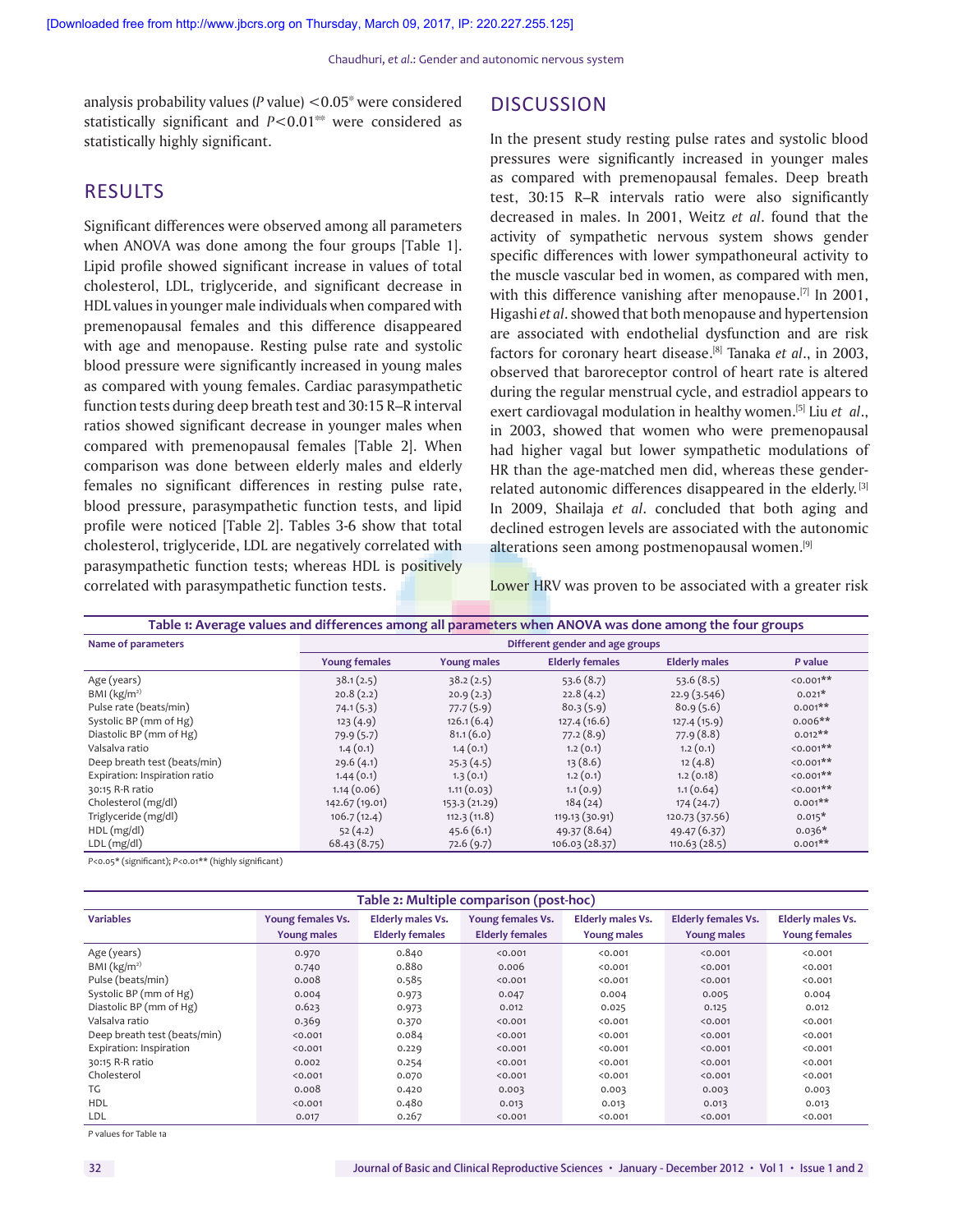Chaudhuri, *et al*.: Gender and autonomic nervous system

**Table 3: Correlation of total cholesterol and parasympathetic** 

| function tests     |              |                |  |
|--------------------|--------------|----------------|--|
| Name of parameters | r value      |                |  |
|                    | <b>Males</b> | <b>Females</b> |  |
| Valsalva ratio     | $-0.51524$   | $-0.5664$      |  |
| Deep breath test   | $-0.58007$   | $-0.5131$      |  |
| 30:15 R-R ratio    | $-0.55121$   | $-0.5089$      |  |

**Table 4: Correlation of triglyceride and parasympathetic function tests**

| Name of parameters | r value      |                |
|--------------------|--------------|----------------|
|                    | <b>Males</b> | <b>Females</b> |
| Valsalva ratio     | $-0.402$     | $-0.40205$     |
| Deep breath test   | $-0.36514$   | $-0.35623$     |
| 30:15 R-R ratio    | $-0.277$     | $-0.27742$     |

**Table 5: Correlation of LDL and parasympathetic function tests**

| Name of parameters | r value      |                |  |
|--------------------|--------------|----------------|--|
|                    | <b>Males</b> | <b>Females</b> |  |
| Valsalva ratio     | $-0.58$      | $-0.58218$     |  |
| Deep breath test   | $-0.70487$   | $-0.68148$     |  |
| 30:15 R-R ratio    | $-0.5303$    | $-0.5331$      |  |
|                    |              |                |  |

LDL – Low density lipoprotein

**Table 6: Correlation of HDL and parasympathetic function tests**

| Name of parameters                | r value      |                |
|-----------------------------------|--------------|----------------|
|                                   | <b>Males</b> | <b>Females</b> |
| Valsalva ratio                    | 0.1532       | 0.153221       |
| Deep breath test                  | 0.274745     | 0.225104       |
| 30:15 R-R ratio                   | 0.226        | 0.226067       |
| Ulieb donaity linopeatojn<br>11N1 |              |                |

HDL – High density lipoprotein

for developing hypertension among normotensive men, and hypertension is one of the major risk factor of CHD.<sup>[2,3]</sup>

Total cholesterol, triglyceride, and LDL were negatively correlated with parasympathetic function tests; whereas HDL was positively correlated with parasympathetic function tests in the present study. Total cholesterol, triglyceride, and LDL cholesterol were found to be significantly increased and HDL cholesterol significantly decreased in younger males as compared with premenopausal females.

Hypercholesterolemia has been proved to be associated with a decreased 24 hours HRV in men with or without CHD. Baroreceptor sensitivity is negatively correlated with LDL cholesterol levels. The impaired endothelium dependent arterial dilatation in vessel walls caused by higher lipid levels might also change the baroreflex capacity.[2]

Estrogen prevents cardiovascular diseases in several ways. It increases HDL cholesterol (particularly HDL 2) and decreases LDL and total cholesterol. It inhibits platelets and macrophage (foam cells) aggregation at the vascular intima. It stimulates the release of nitric oxide and prostacycline from vascular endothelium to dilate blood vessels. It prevents atherosclerosis by its antioxidant properties.<sup>[1,2]</sup>

#### **Strengths of study**

Premenopausal women, $[1]$  as compared with young men showed better responses to parasympathetic function tests. They also had decreased values of total cholesterol, LDL, triglyceride, and significantly increased values of HDL as compared with young males. Total cholesterol, triglyceride, LDL were negatively correlated with parasympathetic function tests; while HDL was positively correlated with parasympathetic function tests in the present study This study identified an increasing need for nationwide efforts to develop various intervention programs for surveillance of increasing geriatric health problems.

#### **Limitations of study**

The sample was drawn from one limited geographic area; the results cannot properly be generalized to the national population. Second, because of the cross-sectional design, this study had limited extrapolative value.

# **CONCLUSION**

Sex hormone levels may alter the autonomic nervous system response and lipid metabolism and lipids play an important role in modulation of autonomic functions.

# **REFERENCES**

- 1. Carr MC. The emergence of the metabolic syndrome with menopause. J Clin Endocrinol Metab 2003;88:2404-11.
- 2. Fu CH, Yang CC, Lin CL, Kuo TB. Alteration of cardiovascular autonomic functions by vegetarian diets in postmenopausal women is related to LDL cholesterol levels. Chin J Physiol 2008;51:100-5.
- 3. Liu CC, Kuo TB, Yang CC. Effects of estrogen on gender-related autonomic differences in humans. Am J Physiol Heart Circ Physiol 2003;285:H2188-93.
- 4. Moodithaya S, Avadhany ST. Gender differences in age-related changes in cardiac autonomic nervous function. J Aging Res 2012;2012:679345.
- 5**.** Tanaka M, Sato M, Umehara S, Nishikawa T. Influence of menstrual cycle on baroreflex control of heart rate: Comparison with male volunteers. Am J Physiol Regul Integr Comp Physiol 2003;285: R1091-7.
- 6. Ewing DJ, Clarke BF. Diagnosis and management of diabetic autonomic neuropathy. Br Med J (Clin Res Ed) 1982;285:916-8.
- 7. Weitz G, Elam M, Born J, Fehm HL, Dodt C. Postmenopausal estrogen administration suppresses muscle sympathetic nerve activity. J Clin Endocrinol Metab 2001;86:344-8.
- 8. Higashi Y, Sanada M, Sasaki S, Nakagawa K, Goto C, Matsuura H, *et al*. Effect of estrogen replacement therapy on endothelial function in peripheral resistance arteries in normotensive and hypertensive postmenopausal women. Hypertension 2001;37:651-7.
- 9. Moodithaya SS, Avadhany ST. Comparison of cardiac autonomic activity between pre and post menopausal women using heart rate variability. Indian J Physiol Pharmacol 2009;53:227-34.

**How to cite this article:** Chaudhuri A, Borade NG, Saha S. Relationship of gender and lipid profile with cardiac parasympathetic reactivity. J Basic Clin Reprod Sci 2012;1:30-3.

**Source of Support:** Nil, **Conflict of Interest:** None declared